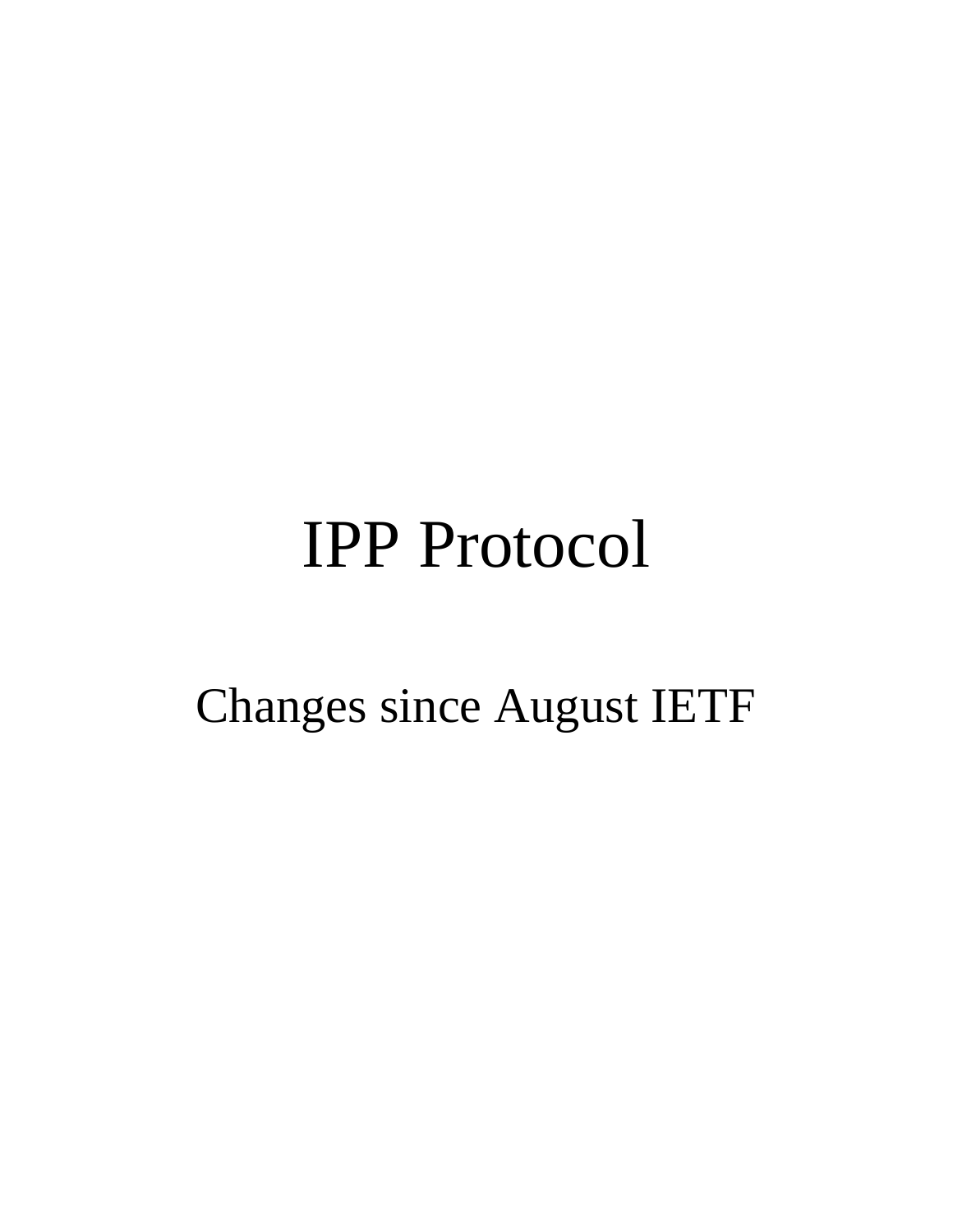# Attributes Groups

• Parameter/Attribute distinction removed

• Attribute Groups created:

- operation attributes
- job attributes
- printer attributes
- unsupported attributes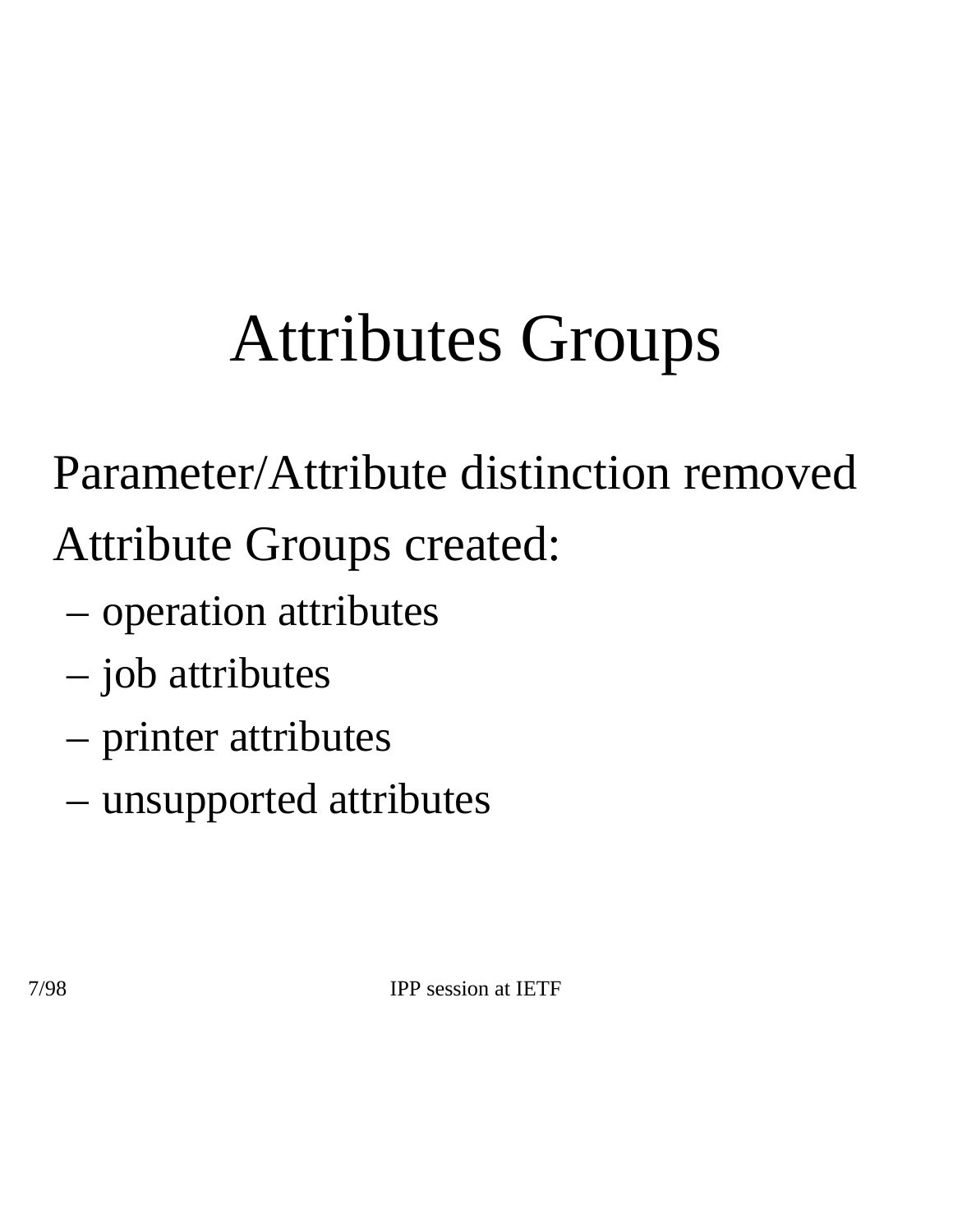## Empty Attribute Groups

Sender (of request or response) should send

- attribute group tag with no following attributes
	- except for unsupported-attributes-tag

Receiver of (request or reponse) must accept as equivalent empty attribute groups:

- attribute group tag with no following attributes
- expected but missing attribute tag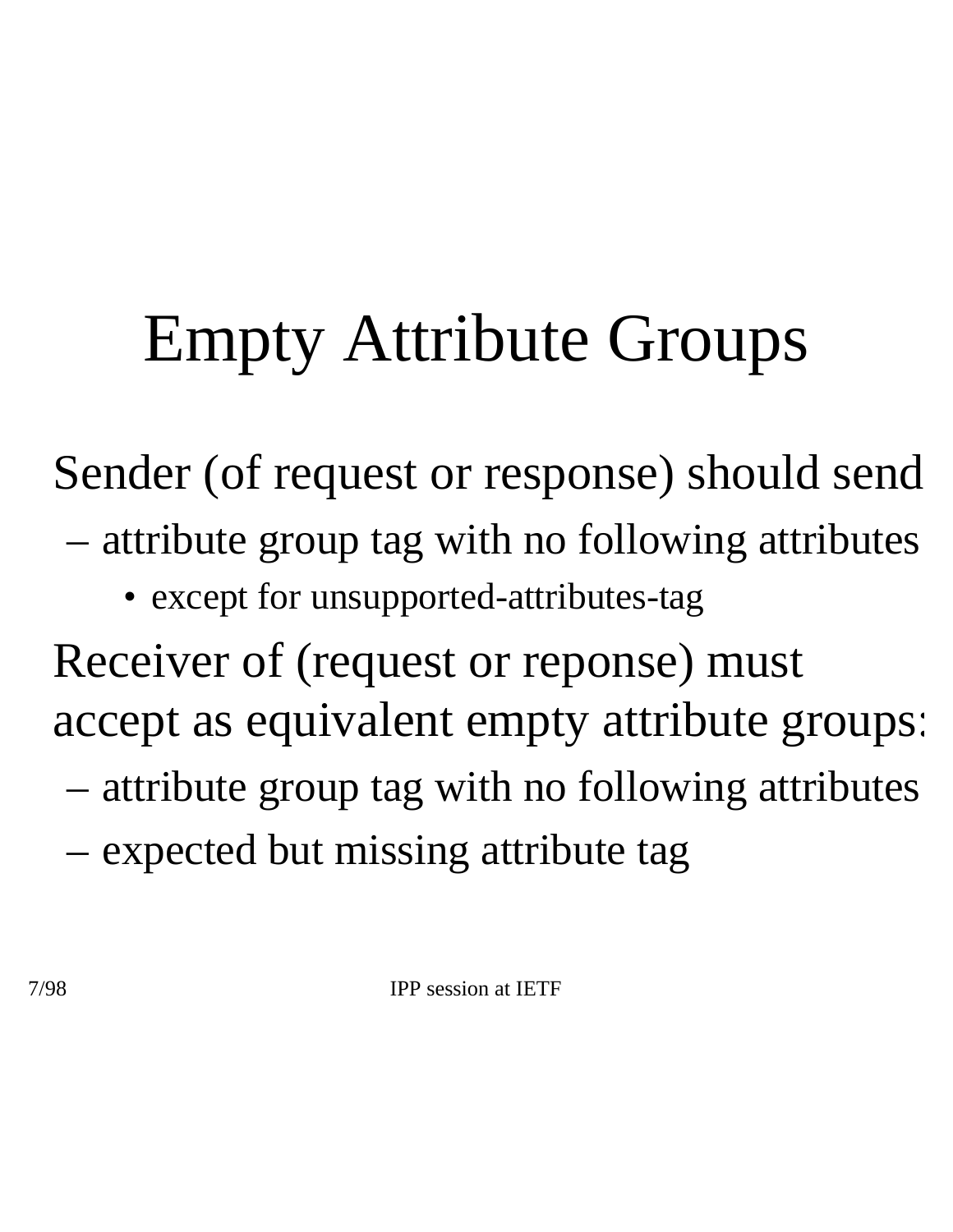# Extensibility for Unknown Tags

Unknown tags fall into two categories:

- delimiter tag, 0-0xf: beginning of attribute group
- value tag, 0x10-0xff: single value

• Allows the receiver of a request or response to skip all attributes in an unknown group.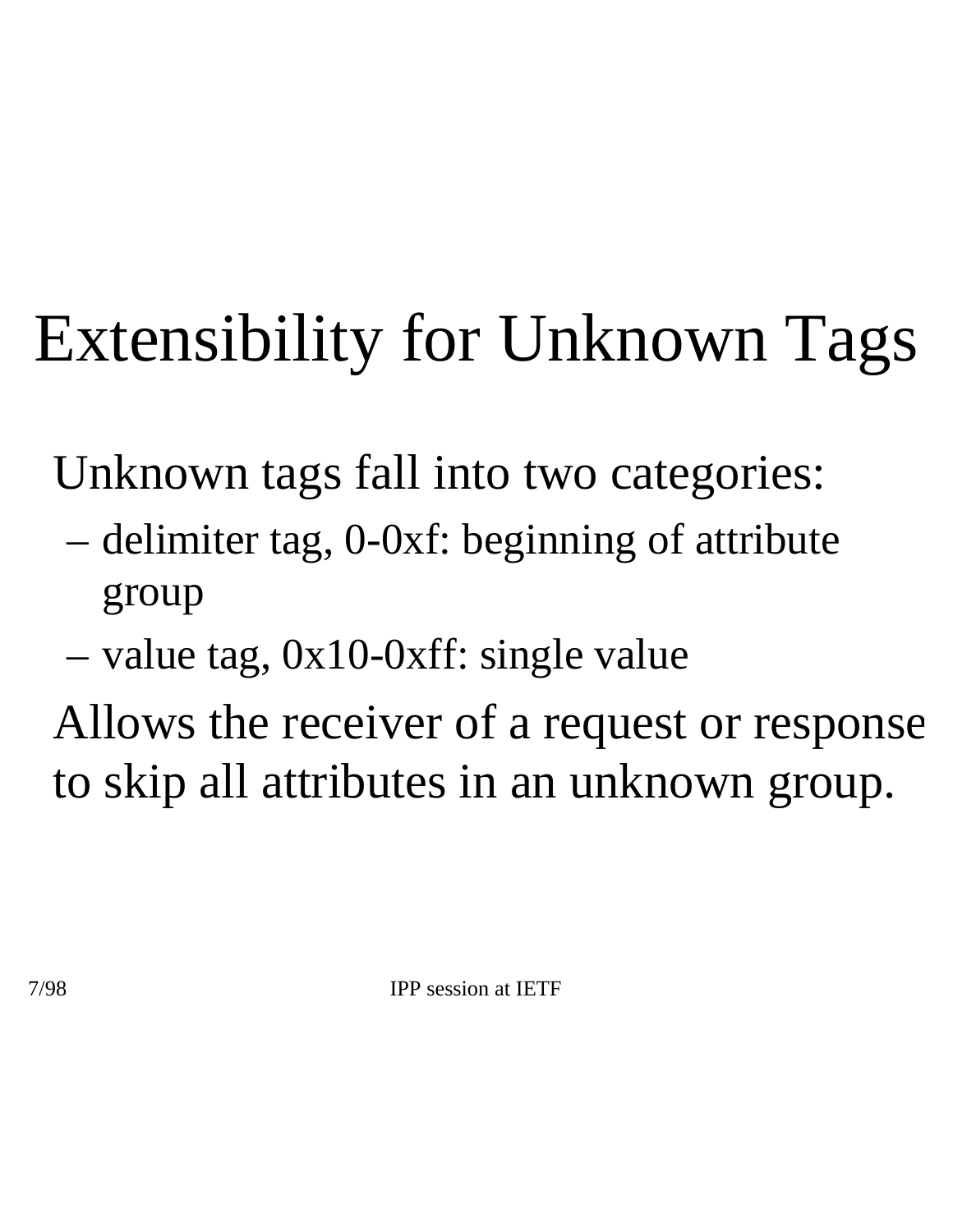## Operation Target

• Printer-uri and job-uri target of operation

- must be on HTTP request line
- may also be in operation attributes
- Job operations must be supported with both
	- job-uri target
	- printer-uri target with job-id attribute

Create job operation returns job-uri and job-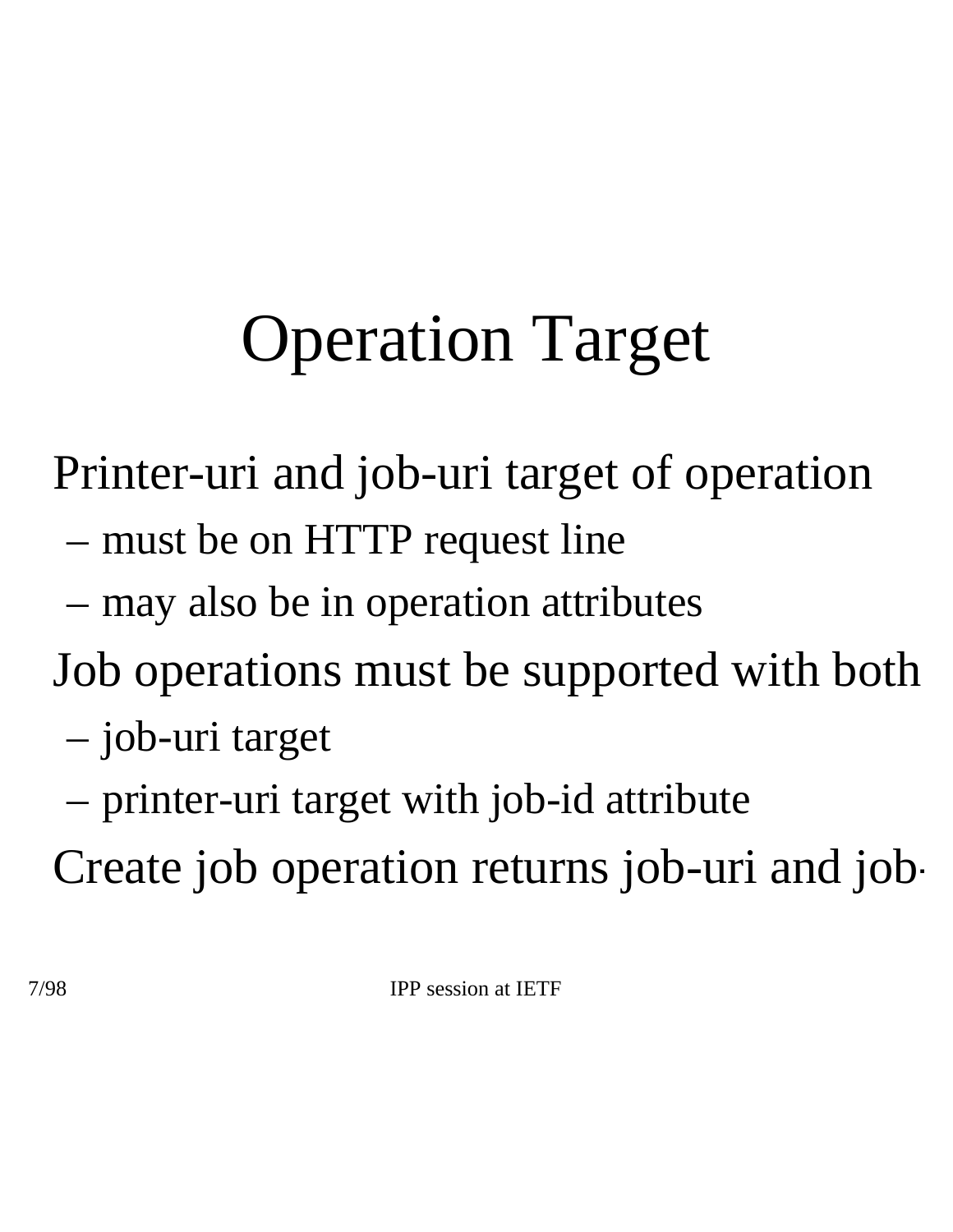## Localized Text and Names

• The natural language associated with Text and Name values may differ from the natural-language of the operation.

- tried and rejected several different solutions
- settled on two new types:
	- localized-text and localized-name
- consists of an octet string with 4 fields: length natural-language length text/name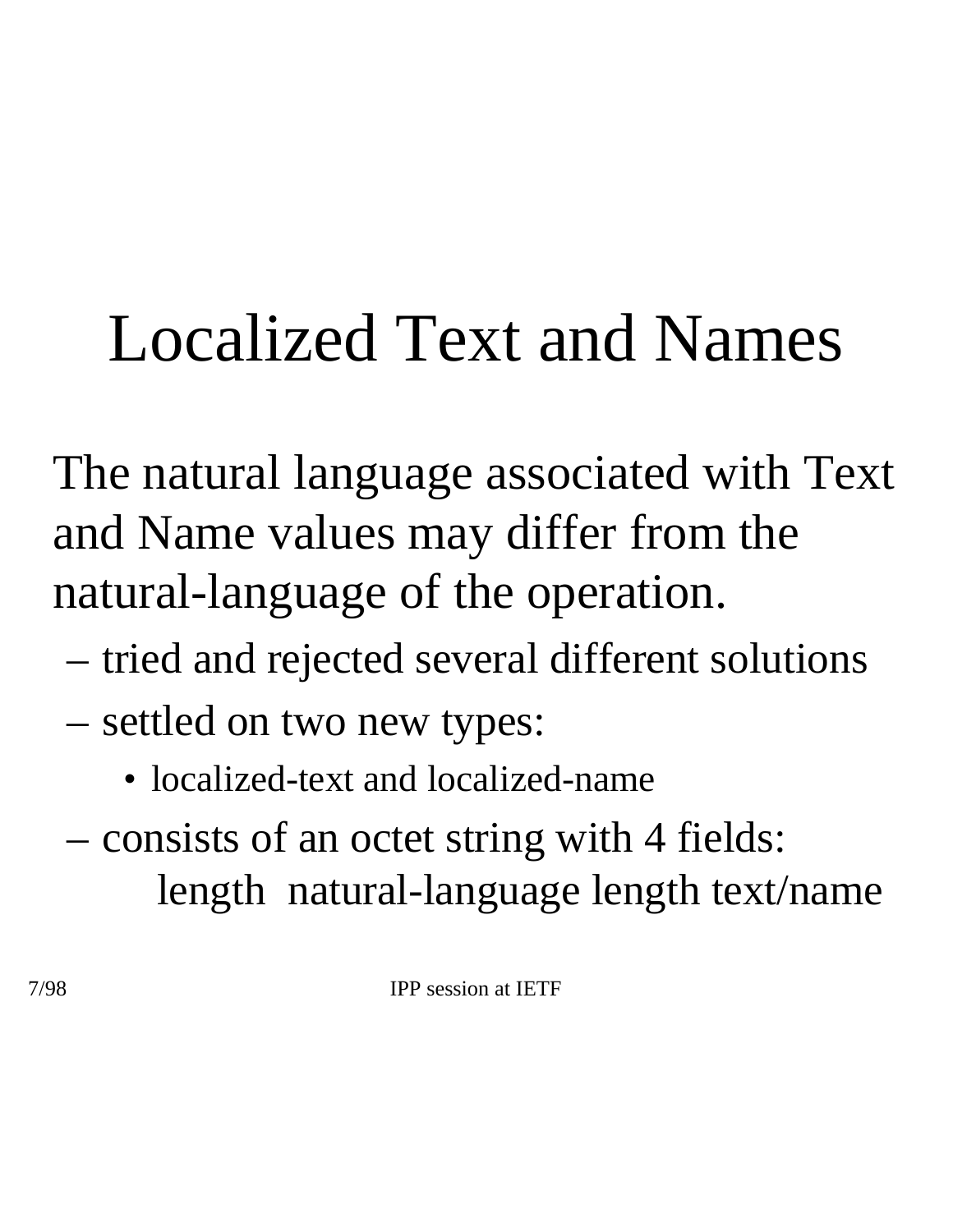#### Request Id

Request Id added to all requests and reponse

- server returns received request-id in response
- client may match responses with requests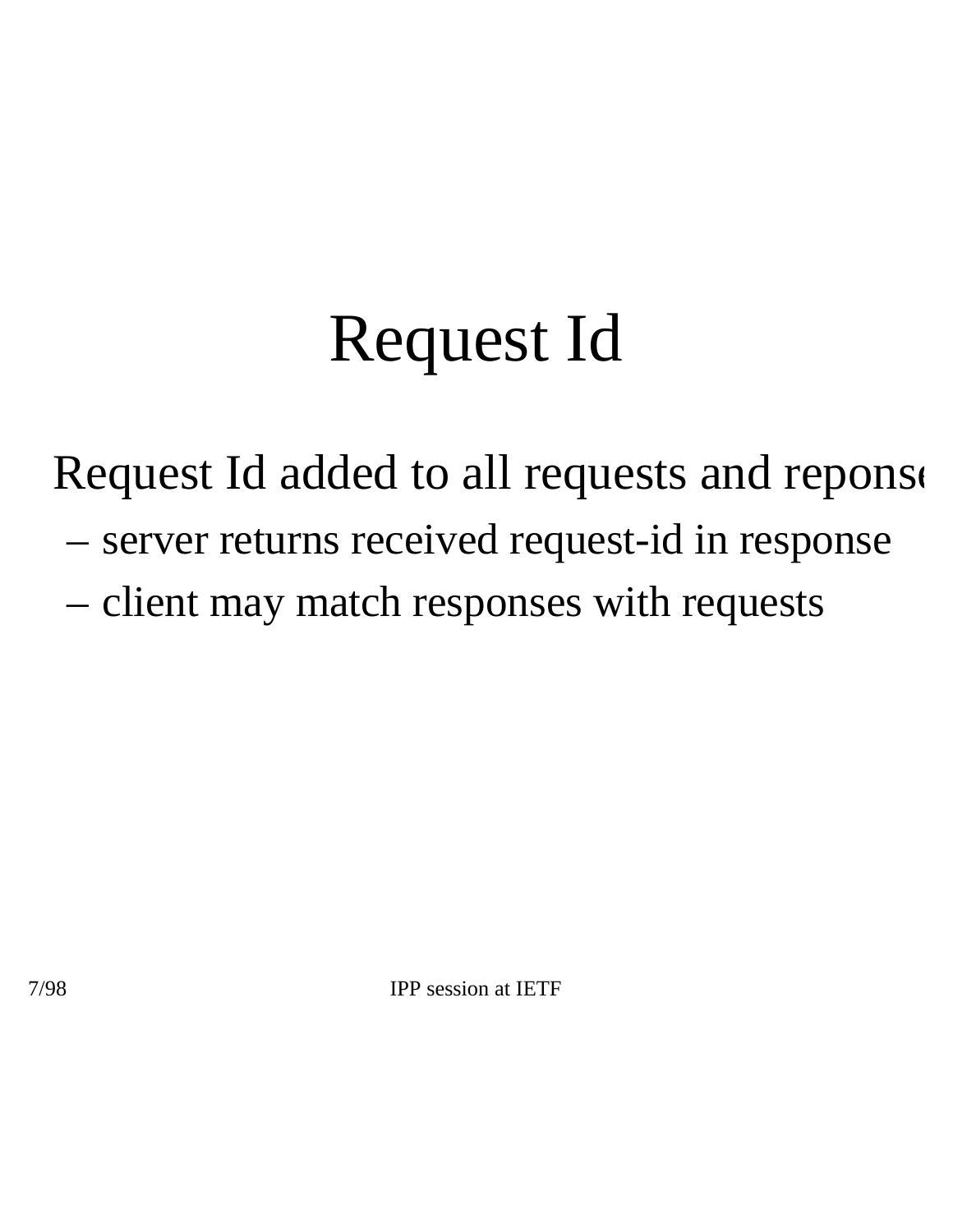#### **Security**

• A secure IPP implemenation must use TLS IPP implemenations can also use security mechanisms defined by HTTP/1.1 [rfc 2068] and extensions [rfc 2069].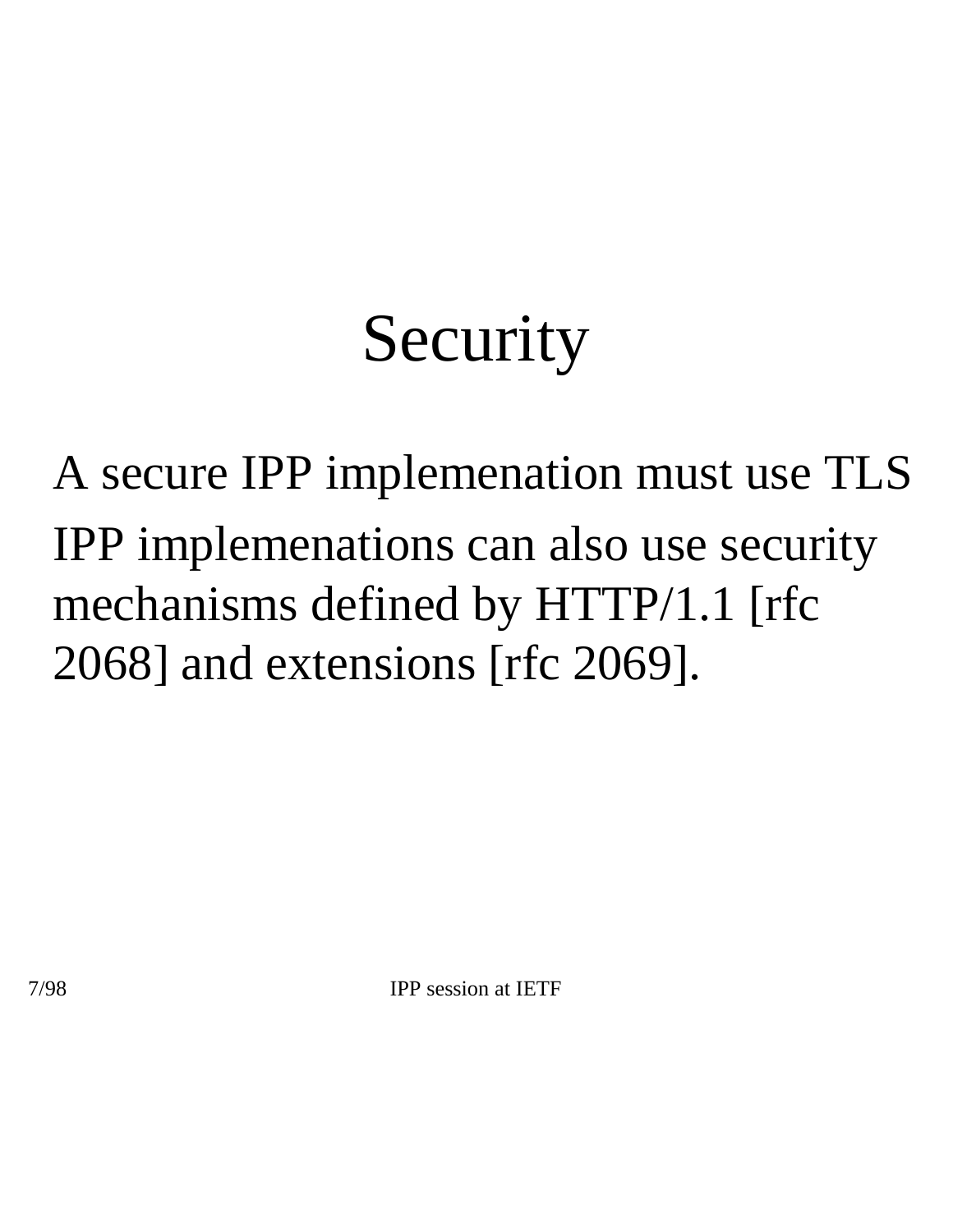## Minor changes

• Renamed 'data-tag' to 'end-of-attributes-tag' • Added new out-of-band values:

- no-value
- unknown

• Definition of status codes and operations moved to model document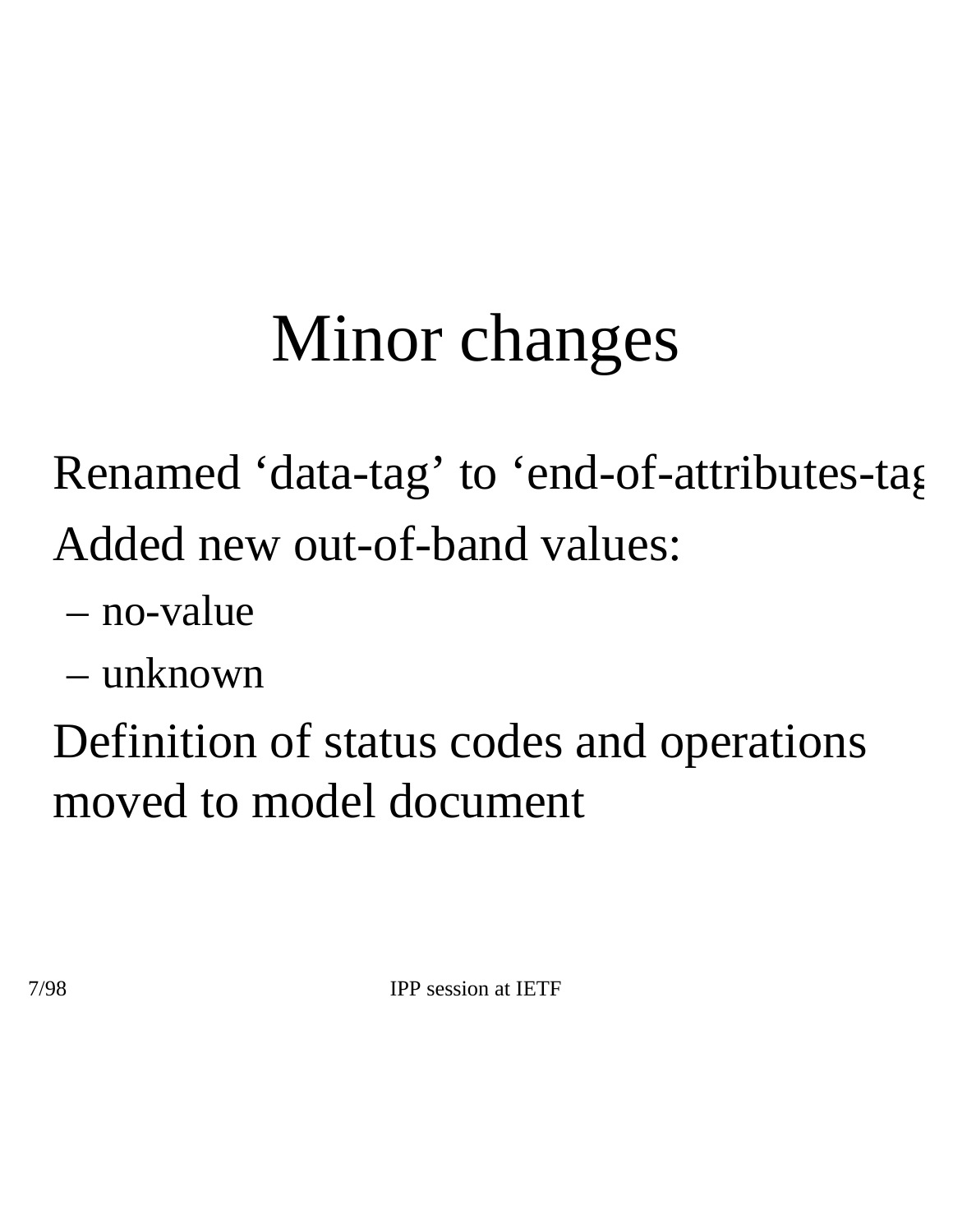#### Mapping between LPD and IPP

Changes since August IETF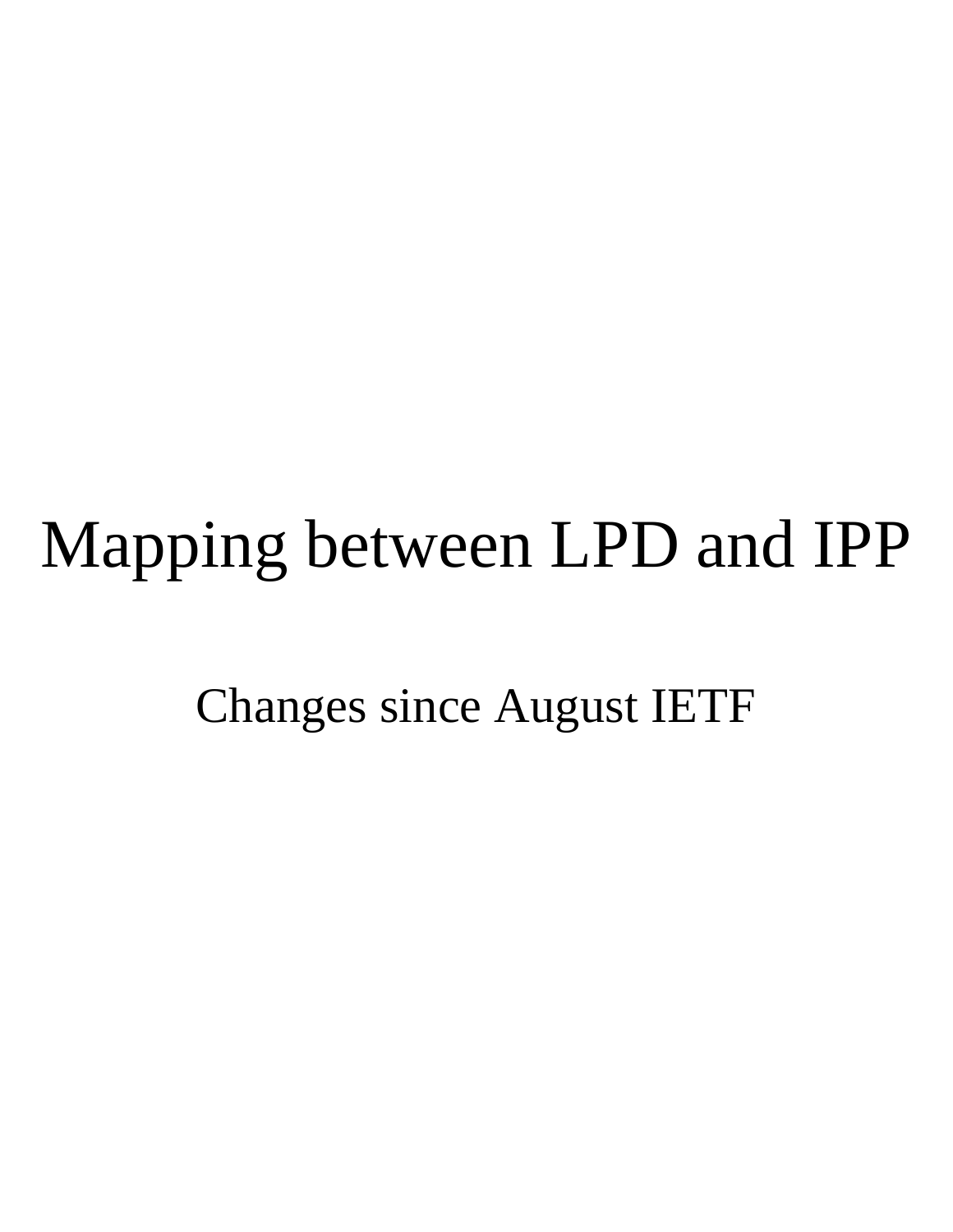#### Change to Informational

• "This document is an informational document that is not on the standards track. It is intended to help implementors of gateways between IPP and LPD. It also provides an example, which gives additional insight into IPP."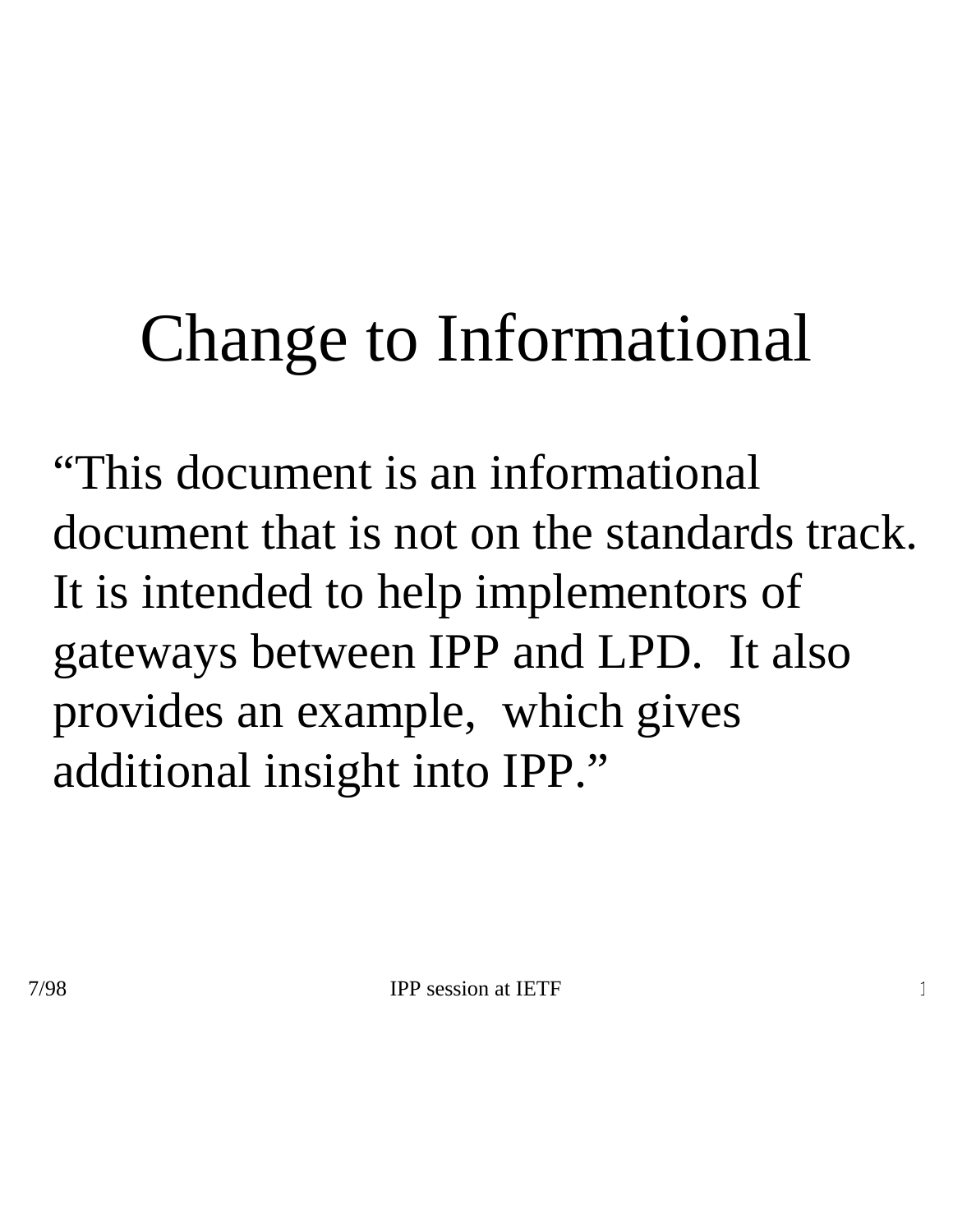## Attribute Changes

• job-id brought back

- now both job-id and job-uri are available
- simplifies implementation with job-id which can be the same as LPD job number

• job-originating-host no longer available.

– IPP-to-LPD must use some other means to supply the 'H' (host) parameter.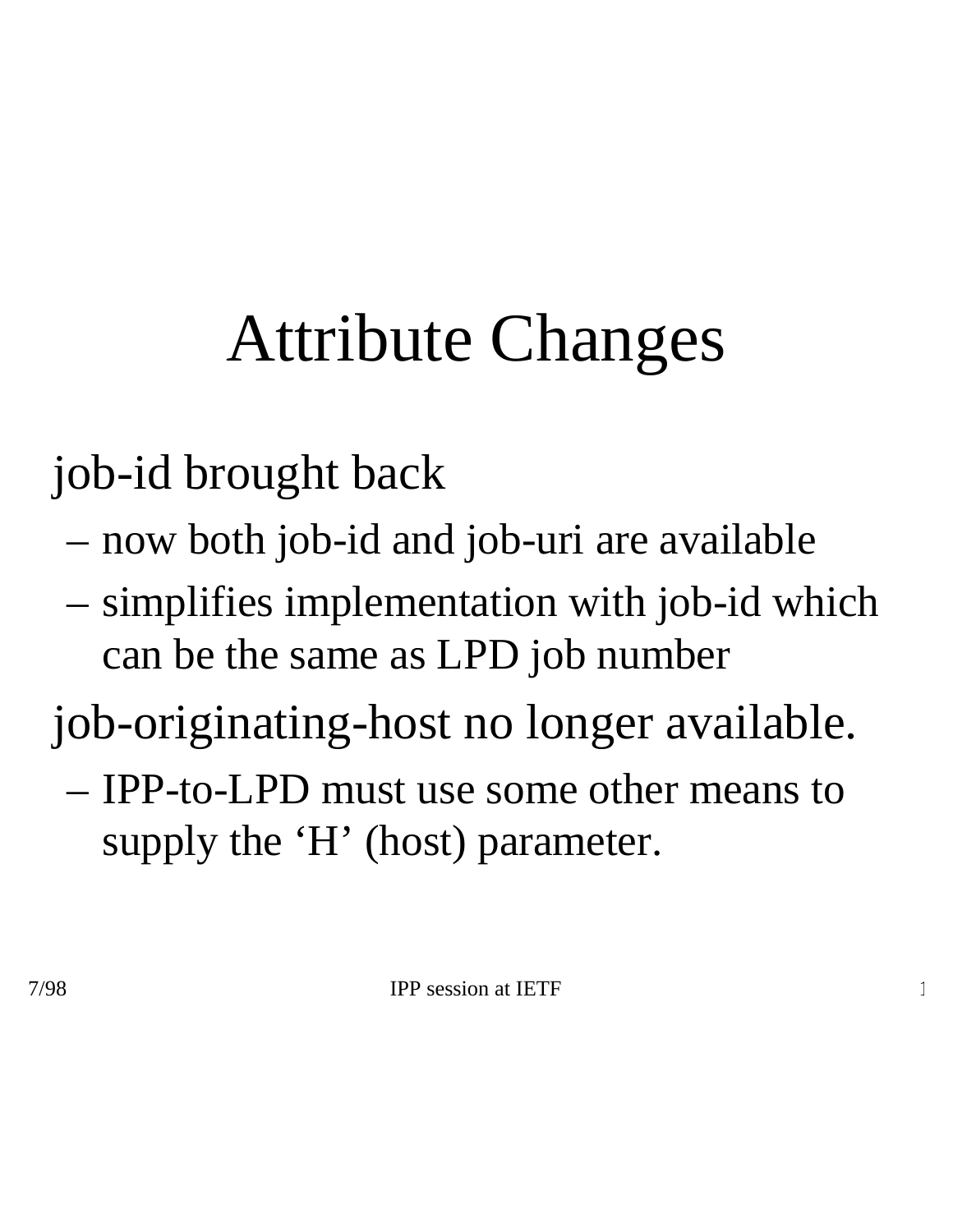#### More Attribute Changes

Job-k-octets claried as not containing copies

- file size in lpq does contain copies
- IPP notification gone
	- cannot support LPD email notification

• document formats conversion is different

- are mime media types now
- were enums